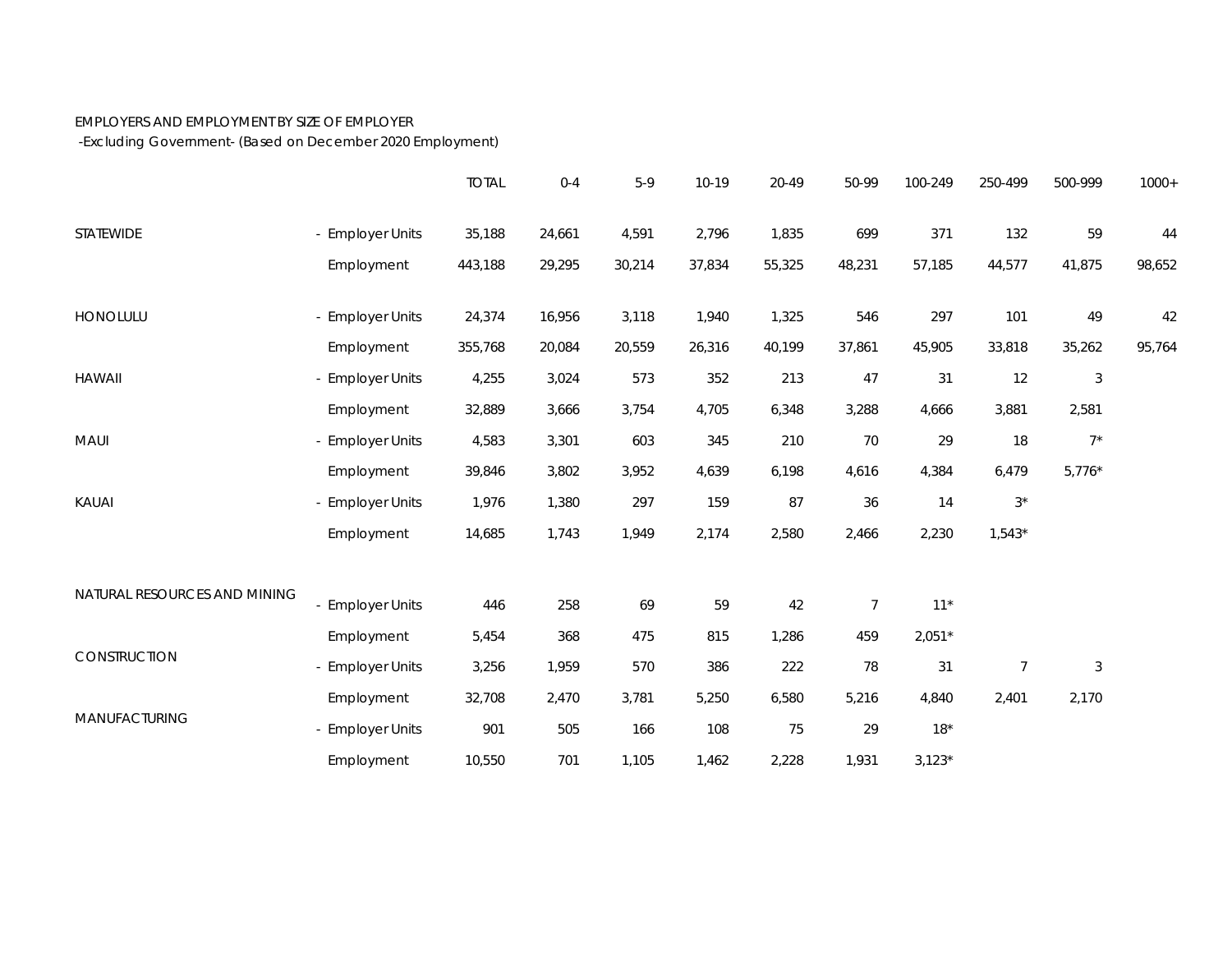## EMPLOYERS AND EMPLOYMENT BY SIZE OF EMPLOYER

-Excluding Government- (Based on December 2020 Employment)

|                                                                                 |                       | <b>TOTAL</b> | $0 - 4$ | $5-9$ | 10-19 | 20-49 | 50-99       | 100-249        | 250-499          | 500-999     | $1000+$        |
|---------------------------------------------------------------------------------|-----------------------|--------------|---------|-------|-------|-------|-------------|----------------|------------------|-------------|----------------|
| <b>WHOLESALE TRADE</b>                                                          | - Employer Units      | 1,721        | 1,194   | 232   | 138   | 96    | 36          | 22             | $\sqrt{3}$       |             |                |
|                                                                                 | Employment            | 14,729       | 1,531   | 1,529 | 1,800 | 2,916 | 2,365       | 3,364          | 1,224            |             |                |
| RETAIL TRADE                                                                    | - Employer Units      | 2,728        | 1,735   | 404   | 256   | 166   | 80          | 51             | 16               | 9           | 11             |
|                                                                                 | Employment            | 64,354       | 2,283   | 2,666 | 3,442 | 5,235 | 5,686       | 7,771          | 5,270            | 7,146       | 24,855         |
| <b>TRANSPORTATION AND UTILITIES</b>                                             | - Employer Units      | 933          | 574     | 120   | 94    | 75    | 37          | 11             | 15               | 3           | $\overline{4}$ |
|                                                                                 | Employment            | 25,117       | 646     | 777   | 1,335 | 2,330 | 2,641       | 1,561          | 5,034            | 1,816       | 8,977          |
| <b>INFORMATION</b>                                                              | - Employer Units      | 703          | 583     | 54    | 21    | 22    | 11          | $\overline{7}$ | $5^*$            |             |                |
|                                                                                 | Employment            | 6,989        | 565     | 349   | 287   | 672   | 806         | 1,104          | $3,206*$         |             |                |
| FINANCE AND INSURANCE                                                           | - Employer Units      | 1,121        | 833     | 115   | 73    | 48    | 22          | 19             | $\boldsymbol{6}$ | $5^\star$   |                |
|                                                                                 | Employment            | 18,247       | 1,153   | 717   | 985   | 1,454 | 1,539       | 2,778          | 2,065            | $7,556*$    |                |
| REAL ESTATE AND RENTAL AND<br><b>LEASING</b>                                    | - Employer Units      | 1,552        | 1,227   | 178   | 71    | 45    | 18          | 10             | $3^*$            |             |                |
|                                                                                 | Employment            | 8,946        | 1,582   | 1,128 | 927   | 1,354 | 1,205       | 1,502          | $1,248*$         |             |                |
| PROFESSIONAL AND TECHNICAL<br><b>SERVICES</b>                                   | - Employer Units      | 4,501        | 3,584   | 451   | 237   | 155   | 51          | $23*$          |                  |             |                |
|                                                                                 | Employment            | 21,687       | 4,139   | 2,928 | 3,177 | 4,490 | 3,407       | $3,546*$       |                  |             |                |
| MANAGEMENT OF COMPANIES AND<br><b>ENTERPRISES</b>                               | <b>Employer Units</b> | 192          | 146     | 14    | 11    | 12    | $9^{\star}$ |                |                  |             |                |
|                                                                                 | Employment            | 2,991        | 176     | 91    | 153   | 356   | $2,215*$    |                |                  |             |                |
| ADMINISTRATIVE & SUPPORT & WASTE<br>MANAGEMENT & REMEDIATION<br><b>SERVICES</b> | <b>Employer Units</b> | 2,442        | 1,717   | 272   | 192   | 124   | 66          | 42             | 15               | 6           | 8              |
|                                                                                 | Employment            | 58,236       | 1,702   | 1,781 | 2,617 | 3,951 | 4,738       | 6,846          | 4,764            | 4,366       | 27,471         |
| <b>EDUCATIONAL SERVICES</b>                                                     | - Employer Units      | 756          | 549     | 75    | 61    | 40    | 14          | 9              | $\mathfrak{Z}$   | $5^{\star}$ |                |
|                                                                                 | Employment            | 12,342       | 577     | 478   | 793   | 1,248 | 987         | 1,287          | 1,021            | $5,951*$    |                |